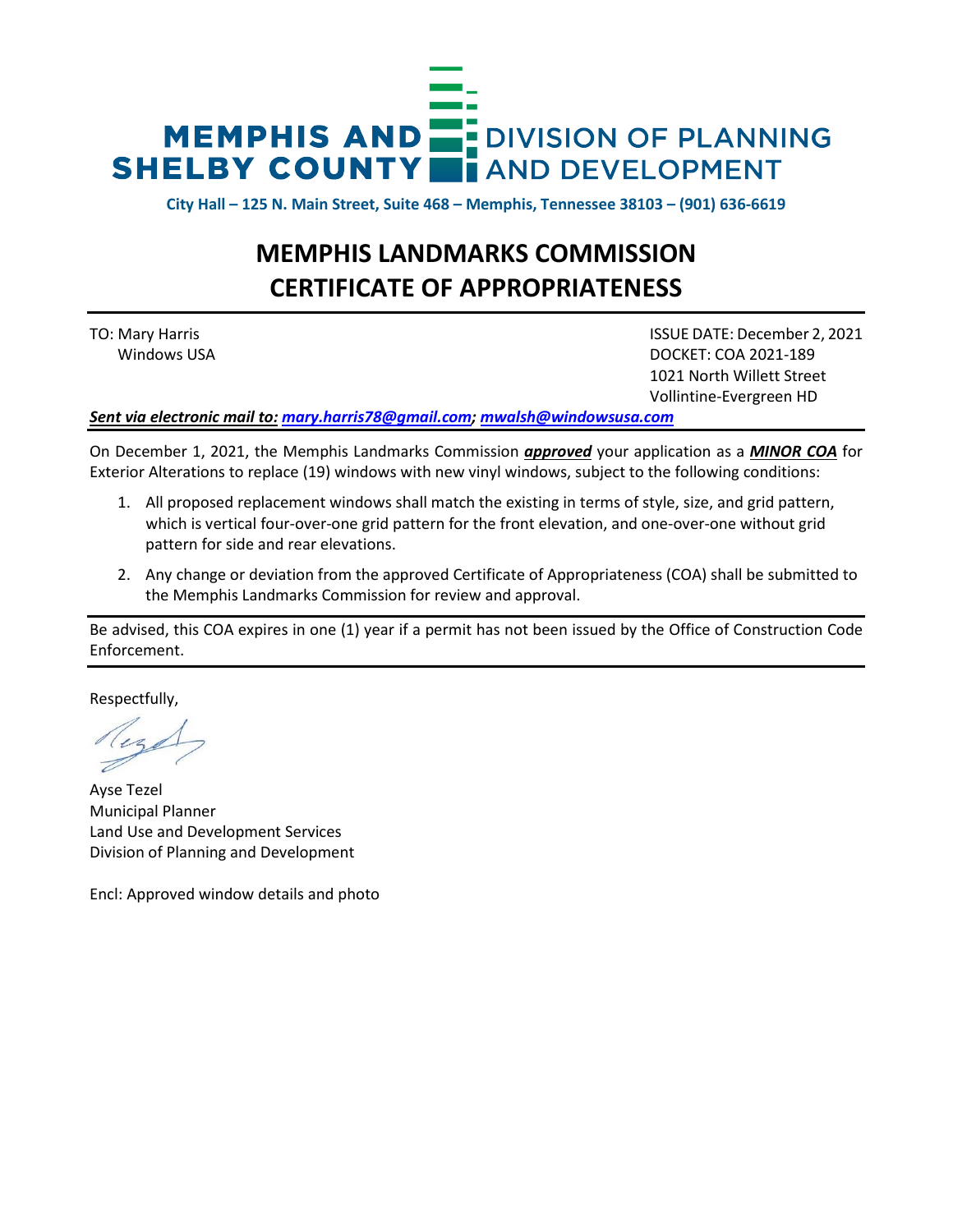### **Replacement Window Details**



# **ALASKAN™ WINDOW SYSTEMS**

#### DOUBLE HUNG I HORIZONTAL SLIDER I FIXED PICTURE I SPECIALTY SHAPES

The Alaskan™ combines the highest quality and technology with the largest selection of premium options at competitive prices for a window that lasts a lifetime.



AGC

**SHL AND** 

## **FEATURES**

- Beveled Exterior Main-Frame 1
- Multi-Chambered Sashes and Main-Frame  $\overline{2}$
- $\overline{3}$ Multi-Point Double Barrier-Fin Weather Stripping System Along Sashes and Main-Frame
- $\overline{4}$ 7/8" Insulated Double Strength Glass Unit
- Tru-Seal Duralite" Warm Edge Flexible Spacer System 5
- Fully Extruded Interlock at Sash Locking Rail 6
- Reinforced Innergy<sup>16</sup> Rigid Thermal Interlock System Standard  $\overline{7}$
- 8 Routed Flush Mount Dual Cam Locks
- Pocket Sill Design 9
- 10 Fully Extruded Decorative Lift Rail
- 11 Equal-Lite Cove Molded Sashes
- 12 E-Z Tilt" Sash Design with Routed Flush Mount Dual Tilt Latches
- 13 Twin Vent Stops
- 14 Insulated Foam Wrap

## **STANDARD**

- Sunshield® Virgin Vinyl with Titanium Alloy Compound
- Main-Frame Jamb Depth Dimension of 314"
- **Full Screens**
- Patented Fusion Welded Frame and Sashes
- $\bullet$ Constant Force Balance System
- Head and Sill Expanders